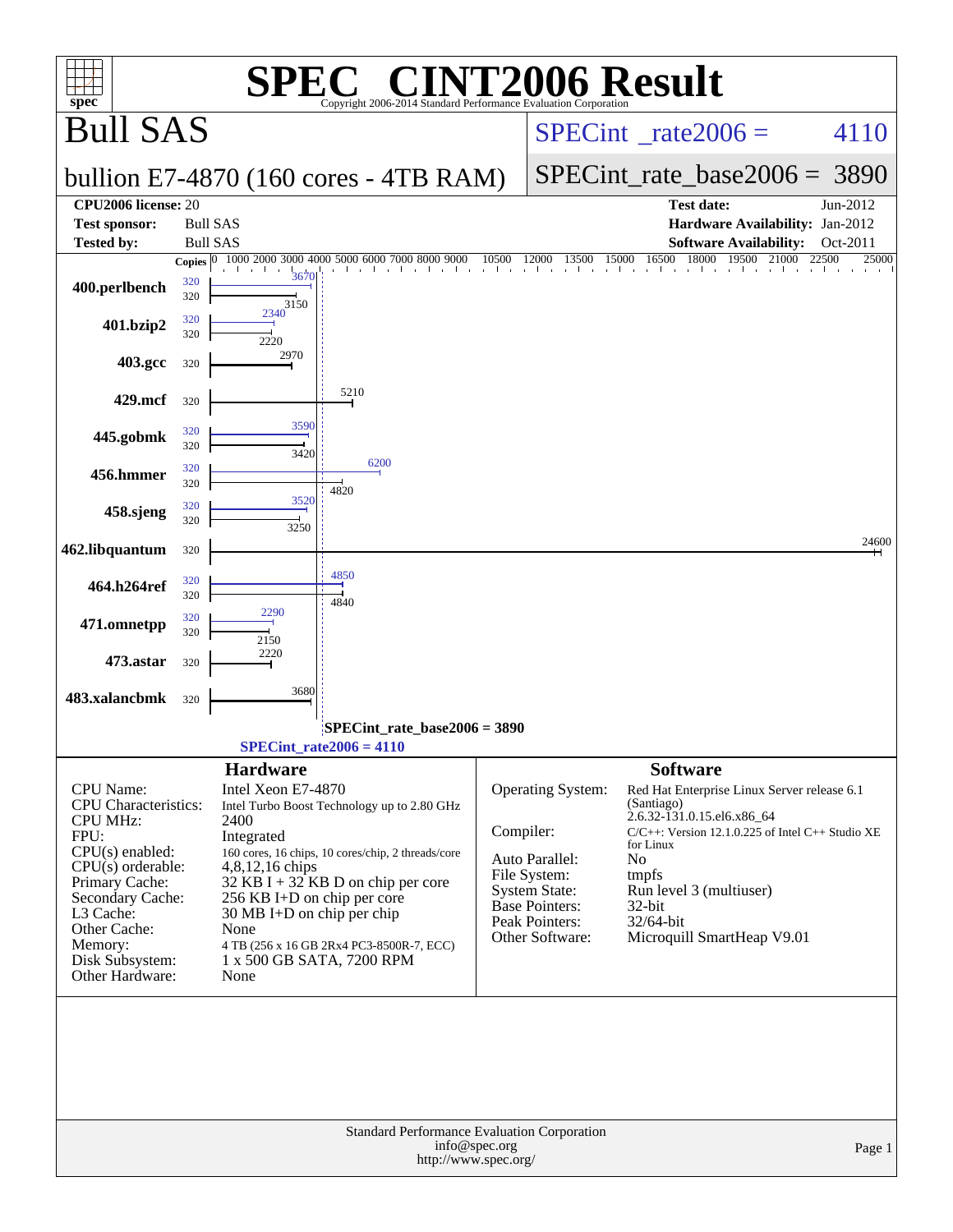

## Bull SAS

#### SPECint rate  $2006 = 4110$

#### bullion E7-4870 (160 cores - 4TB RAM)

[SPECint\\_rate\\_base2006 =](http://www.spec.org/auto/cpu2006/Docs/result-fields.html#SPECintratebase2006) 3890

**[CPU2006 license:](http://www.spec.org/auto/cpu2006/Docs/result-fields.html#CPU2006license)** 20 **[Test date:](http://www.spec.org/auto/cpu2006/Docs/result-fields.html#Testdate)** Jun-2012 **[Test sponsor:](http://www.spec.org/auto/cpu2006/Docs/result-fields.html#Testsponsor)** Bull SAS **[Hardware Availability:](http://www.spec.org/auto/cpu2006/Docs/result-fields.html#HardwareAvailability)** Jan-2012 **[Tested by:](http://www.spec.org/auto/cpu2006/Docs/result-fields.html#Testedby)** Bull SAS **[Software Availability:](http://www.spec.org/auto/cpu2006/Docs/result-fields.html#SoftwareAvailability)** Oct-2011

#### **[Results Table](http://www.spec.org/auto/cpu2006/Docs/result-fields.html#ResultsTable)**

|                  | <b>Base</b>                                                                                              |                |       |                |       |                |       | <b>Peak</b>   |                |              |                |              |                |              |
|------------------|----------------------------------------------------------------------------------------------------------|----------------|-------|----------------|-------|----------------|-------|---------------|----------------|--------------|----------------|--------------|----------------|--------------|
| <b>Benchmark</b> | <b>Copies</b>                                                                                            | <b>Seconds</b> | Ratio | <b>Seconds</b> | Ratio | <b>Seconds</b> | Ratio | <b>Copies</b> | <b>Seconds</b> | <b>Ratio</b> | <b>Seconds</b> | <b>Ratio</b> | <b>Seconds</b> | <b>Ratio</b> |
| 400.perlbench    | 320                                                                                                      | 992            | 3150  | 994            | 3150  | 995            | 3140  | 320           | 850            | 3680         | 851            | 3670         | 852            | 3670         |
| 401.bzip2        | 320                                                                                                      | 1390           | 2220  | 1389           | 2220  | 1390           | 2220  | 320           | 1324           | 2330         | 1323           | 2340         | 1321           | 2340         |
| $403.\text{gcc}$ | 320                                                                                                      | 873            | 2950  | 867            | 2970  | 866            | 2970  | 320           | 873            | 2950         | 867            | 2970         | 866            | 2970         |
| $429$ .mcf       | 320                                                                                                      | 561            | 5210  | 560            | 5210  | 562            | 5190  | 320           | 561            | 5210         | 560            | 5210         | 562            | 5190         |
| $445$ .gobm $k$  | 320                                                                                                      | 978            | 3430  | 981            | 3420  | 982            | 3420  | 320           | 932            | 3600         | 935            | 3590         | 934            | 3590         |
| 456.hmmer        | 320                                                                                                      | 619            | 4820  | 617            | 4840  | 620            | 4820  | 320           | 481            | 6210         | 481            | 6200         | 482            | 6200         |
| $458$ .sjeng     | 320                                                                                                      | 1190           | 3250  | 1191           | 3250  | 1186           | 3270  | 320           | 1100           | 3520         | 1101           | 3520         | 1098           | 3530         |
| 462.libquantum   | 320                                                                                                      | 270            | 24600 | 273            | 24300 | 270            | 24600 | 320           | 270            | 24600        | 273            | 24300        | 270            | 24600        |
| 464.h264ref      | 320                                                                                                      | 1469           | 4820  | 1464           | 4840  | 1463           | 4840  | 320           | 1459           | 4850         | 1458           | 4860         | 1465           | 4830         |
| 471.omnetpp      | 320                                                                                                      | 931            | 2150  | 930            | 2150  | 930            | 2150  | 320           | 873            | 2290         | 873            | 2290         | 874            | 2290         |
| $473$ . astar    | 320                                                                                                      | 1010           | 2220  | 1012           | 2220  | 1016           | 2210  | 320           | 1010           | 2220         | 1012           | 2220         | 1016           | 2210         |
| 483.xalancbmk    | 320                                                                                                      | 600            | 3680  | 600            | 3680  | 598            | 3690  | 320           | 600            | 3680         | 600            | 3680         | 598            | 3690         |
|                  | Results appear in the order in which they were run. Bold underlined text indicates a median measurement. |                |       |                |       |                |       |               |                |              |                |              |                |              |

#### **[Submit Notes](http://www.spec.org/auto/cpu2006/Docs/result-fields.html#SubmitNotes)**

 The numactl mechanism was used to bind copies to processors. The config file option 'submit' was used to generate numactl commands to bind each copy to a specific processor. For details, please see the config file.

#### **[Operating System Notes](http://www.spec.org/auto/cpu2006/Docs/result-fields.html#OperatingSystemNotes)**

 SPEC files placed in /spec2006, with /spec2006 mounted as tmpfs with mpol=interleave, size=900G Stack size set to unlimited using "ulimit -s unlimited" Kernel booted with option clocksource=jiffies (allows to count time with interrupts at 1 jiffy period instead using HPET counters) Bios set with Max\_Numa\_Nodes\_per\_module to 4 Bios set with Memory hemisphere mode

#### **[Platform Notes](http://www.spec.org/auto/cpu2006/Docs/result-fields.html#PlatformNotes)**

 Sysinfo program /spec2006/config/sysinfo.rev6800 \$Rev: 6800 \$ \$Date:: 2011-10-11 #\$ 6f2ebdff5032aaa42e583f96b07f99d3 running on rh61-mesca-wsm64 Sat Jun 16 22:20:10 2012

 This section contains SUT (System Under Test) info as seen by some common utilities. To remove or add to this section, see: <http://www.spec.org/cpu2006/Docs/config.html#sysinfo>

 From /proc/cpuinfo model name : Intel(R) Xeon(R) CPU E7- 4870 @ 2.40GHz 16 "physical id"s (chips) Continued on next page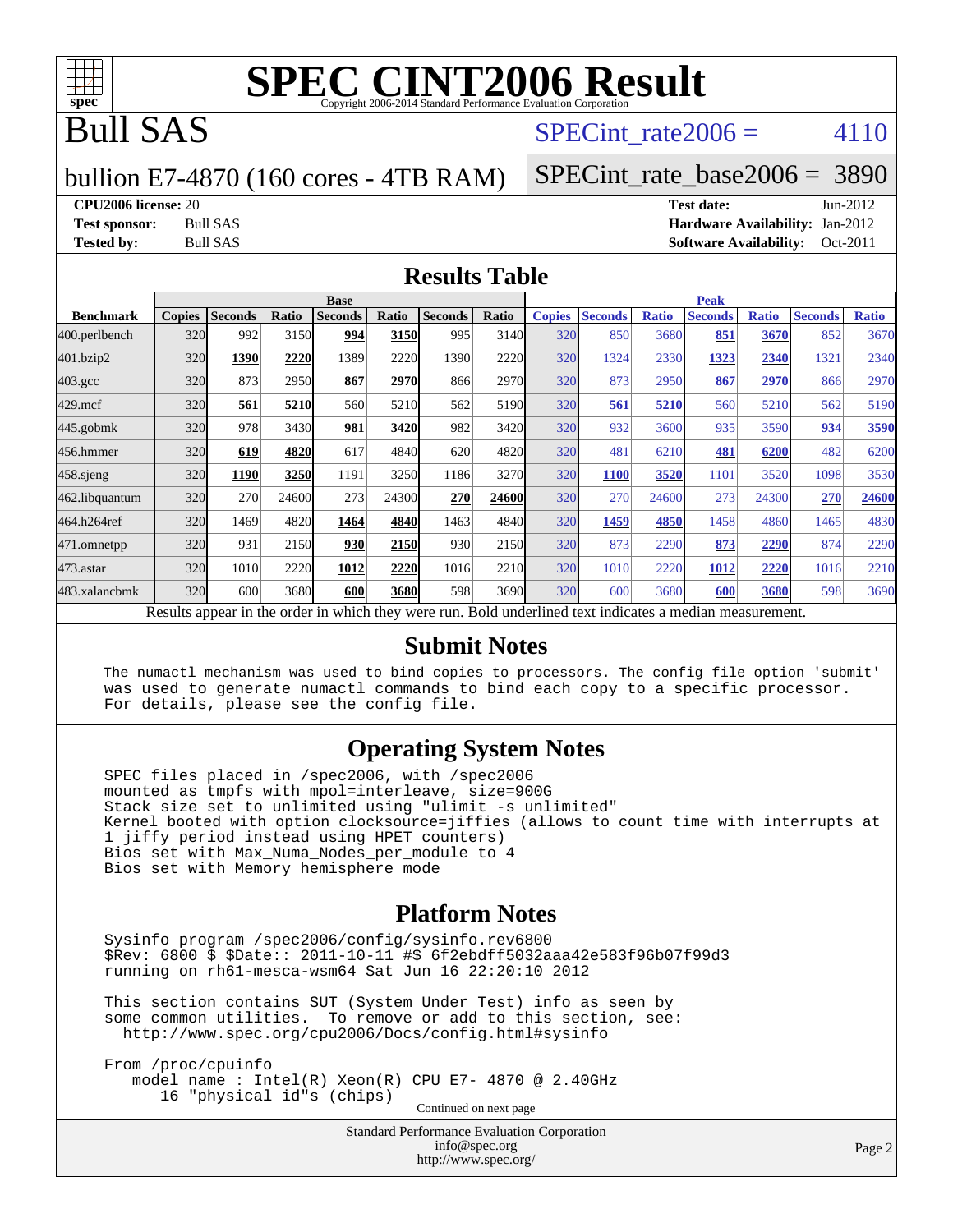

Bull SAS

 $SPECTnt_rate2006 = 4110$ 

bullion E7-4870 (160 cores - 4TB RAM)

[SPECint\\_rate\\_base2006 =](http://www.spec.org/auto/cpu2006/Docs/result-fields.html#SPECintratebase2006) 3890

**[CPU2006 license:](http://www.spec.org/auto/cpu2006/Docs/result-fields.html#CPU2006license)** 20 **[Test date:](http://www.spec.org/auto/cpu2006/Docs/result-fields.html#Testdate)** Jun-2012 **[Test sponsor:](http://www.spec.org/auto/cpu2006/Docs/result-fields.html#Testsponsor)** Bull SAS **[Hardware Availability:](http://www.spec.org/auto/cpu2006/Docs/result-fields.html#HardwareAvailability)** Jan-2012 **[Tested by:](http://www.spec.org/auto/cpu2006/Docs/result-fields.html#Testedby)** Bull SAS **[Software Availability:](http://www.spec.org/auto/cpu2006/Docs/result-fields.html#SoftwareAvailability)** Oct-2011

#### **[Platform Notes \(Continued\)](http://www.spec.org/auto/cpu2006/Docs/result-fields.html#PlatformNotes)**

| 320 "processors"<br>cores, siblings (Caution: counting these is hw and system dependent. The<br>following excerpts from /proc/cpuinfo might not be reliable. Use with<br>caution.)<br>cpu cores : 10<br>siblings : 20                                                                                                                                                                                                                                                                                                                                                                                                 |
|-----------------------------------------------------------------------------------------------------------------------------------------------------------------------------------------------------------------------------------------------------------------------------------------------------------------------------------------------------------------------------------------------------------------------------------------------------------------------------------------------------------------------------------------------------------------------------------------------------------------------|
| physical 0: cores 0 1 2 8 9 16 17 18 24 25<br>physical 1: cores 0 1 2 8 9 16 17 18 24 25<br>physical 2: cores 0 1 2 8 9 16 17 18 24 25<br>physical 3: cores 0 1 2 8 9 16 17 18 24 25<br>physical 4: cores 0 1 2 8 9 16 17 18 24 25<br>physical 5: cores 0 1 2 8 9 16 17 18 24 25<br>physical 6: cores 0 1 2 8 9 16 17 18 24 25<br>physical 7: cores 0 1 2 8 9 16 17 18 24 25<br>physical 8: cores 0 1 2 8 9 16 17 18 24 25<br>physical 9: cores 0 1 2 8 9 16 17 18 24 25<br>physical 10: cores 0 1 2 8 9 16 17 18 24 25<br>physical 11: cores 0 1 2 8 9 16 17 18 24 25<br>physical 12: cores 0 1 2 8 9 16 17 18 24 25 |
| physical 13: cores 0 1 2 8 9 16 17 18 24 25<br>physical 14: cores 0 1 2 8 9 16 17 18 24 25<br>physical 15: cores 0 1 2 8 9 16 17 18 24 25<br>cache size : 30720 KB                                                                                                                                                                                                                                                                                                                                                                                                                                                    |
| From /proc/meminfo<br>MemTotal:<br>4233494120 kB<br>HugePages_Total:<br>0<br>Hugepagesize: 2048 kB                                                                                                                                                                                                                                                                                                                                                                                                                                                                                                                    |
| /usr/bin/lsb_release -d<br>Red Hat Enterprise Linux Server release 6.1 (Santiago)                                                                                                                                                                                                                                                                                                                                                                                                                                                                                                                                     |
| From /etc/*release* /etc/*version*<br>redhat-release: Red Hat Enterprise Linux Server release 6.1 (Santiago)<br>system-release: Red Hat Enterprise Linux Server release 6.1 (Santiago)<br>system-release-cpe: cpe:/o:redhat:enterprise_linux:6server:ga:server                                                                                                                                                                                                                                                                                                                                                        |
| uname $-a$ :<br>Linux rh61-mesca-wsm64 2.6.32-131.0.15.el6.x86_64 #1 SMP Tue May 10 15:42:40<br>EDT 2011 x86_64 x86_64 x86_64 GNU/Linux                                                                                                                                                                                                                                                                                                                                                                                                                                                                               |
| $run-level$ 3 Jun 14 01:41 last=5                                                                                                                                                                                                                                                                                                                                                                                                                                                                                                                                                                                     |
| SPEC is set to: /spec2006<br>Filesystem Type Size Used Avail Use% Mounted on<br>900G 604G 297G 68% / spec2006<br>tmpfs<br>none                                                                                                                                                                                                                                                                                                                                                                                                                                                                                        |
| Additional information from dmidecode:                                                                                                                                                                                                                                                                                                                                                                                                                                                                                                                                                                                |
| (End of data from sysinfo program)                                                                                                                                                                                                                                                                                                                                                                                                                                                                                                                                                                                    |
|                                                                                                                                                                                                                                                                                                                                                                                                                                                                                                                                                                                                                       |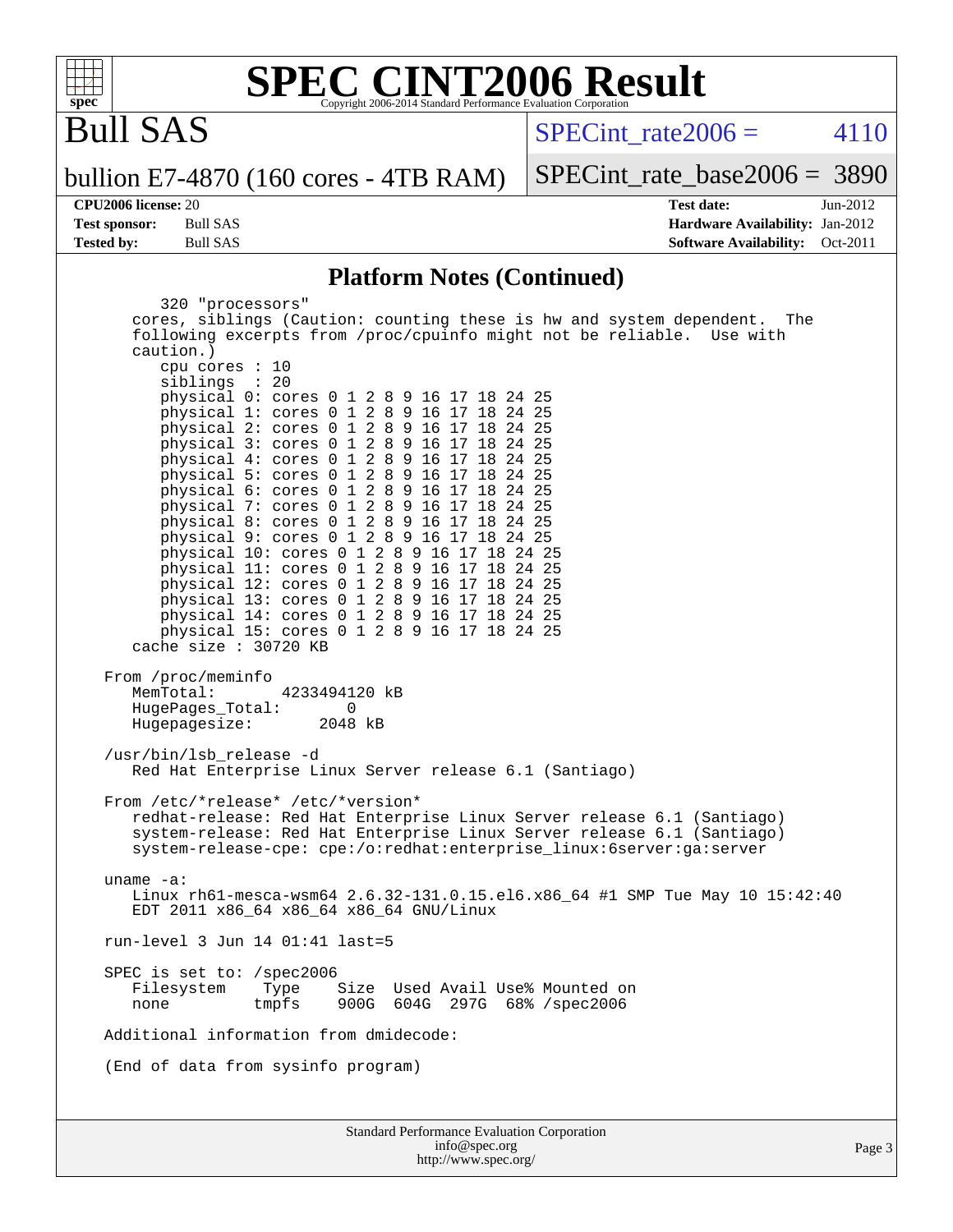

# Bull SAS

SPECint rate  $2006 = 4110$ 

bullion E7-4870 (160 cores - 4TB RAM)

**[Test sponsor:](http://www.spec.org/auto/cpu2006/Docs/result-fields.html#Testsponsor)** Bull SAS **[Hardware Availability:](http://www.spec.org/auto/cpu2006/Docs/result-fields.html#HardwareAvailability)** Jan-2012 **[Tested by:](http://www.spec.org/auto/cpu2006/Docs/result-fields.html#Testedby)** Bull SAS **[Software Availability:](http://www.spec.org/auto/cpu2006/Docs/result-fields.html#SoftwareAvailability)** Oct-2011

[SPECint\\_rate\\_base2006 =](http://www.spec.org/auto/cpu2006/Docs/result-fields.html#SPECintratebase2006) 3890 **[CPU2006 license:](http://www.spec.org/auto/cpu2006/Docs/result-fields.html#CPU2006license)** 20 **[Test date:](http://www.spec.org/auto/cpu2006/Docs/result-fields.html#Testdate)** Jun-2012

#### **[General Notes](http://www.spec.org/auto/cpu2006/Docs/result-fields.html#GeneralNotes)**

Environment variables set by runspec before the start of the run: LD LIBRARY PATH = "/spec2006/libs/32:/spec2006/libs/64"

 Binaries compiled on a system with 1x Core i7-860 CPU + 8GB memory using RHEL5.5 Transparent Huge Pages enabled with: echo always > /sys/kernel/mm/redhat\_transparent\_hugepage/enabled Filesystem page cache cleared with: echo 1> /proc/sys/vm/drop\_caches runspec command invoked through numactl i.e.: numactl --interleave=all runspec <etc>

### **[Base Compiler Invocation](http://www.spec.org/auto/cpu2006/Docs/result-fields.html#BaseCompilerInvocation)**

[C benchmarks](http://www.spec.org/auto/cpu2006/Docs/result-fields.html#Cbenchmarks):  $inc -m32$ 

[C++ benchmarks:](http://www.spec.org/auto/cpu2006/Docs/result-fields.html#CXXbenchmarks) [icpc -m32](http://www.spec.org/cpu2006/results/res2012q3/cpu2006-20120618-22989.flags.html#user_CXXbase_intel_icpc_4e5a5ef1a53fd332b3c49e69c3330699)

### **[Base Portability Flags](http://www.spec.org/auto/cpu2006/Docs/result-fields.html#BasePortabilityFlags)**

 400.perlbench: [-DSPEC\\_CPU\\_LINUX\\_IA32](http://www.spec.org/cpu2006/results/res2012q3/cpu2006-20120618-22989.flags.html#b400.perlbench_baseCPORTABILITY_DSPEC_CPU_LINUX_IA32) 462.libquantum: [-DSPEC\\_CPU\\_LINUX](http://www.spec.org/cpu2006/results/res2012q3/cpu2006-20120618-22989.flags.html#b462.libquantum_baseCPORTABILITY_DSPEC_CPU_LINUX) 483.xalancbmk: [-DSPEC\\_CPU\\_LINUX](http://www.spec.org/cpu2006/results/res2012q3/cpu2006-20120618-22989.flags.html#b483.xalancbmk_baseCXXPORTABILITY_DSPEC_CPU_LINUX)

### **[Base Optimization Flags](http://www.spec.org/auto/cpu2006/Docs/result-fields.html#BaseOptimizationFlags)**

[C benchmarks](http://www.spec.org/auto/cpu2006/Docs/result-fields.html#Cbenchmarks):

[-xSSE4.2](http://www.spec.org/cpu2006/results/res2012q3/cpu2006-20120618-22989.flags.html#user_CCbase_f-xSSE42_f91528193cf0b216347adb8b939d4107) [-ipo](http://www.spec.org/cpu2006/results/res2012q3/cpu2006-20120618-22989.flags.html#user_CCbase_f-ipo) [-O3](http://www.spec.org/cpu2006/results/res2012q3/cpu2006-20120618-22989.flags.html#user_CCbase_f-O3) [-no-prec-div](http://www.spec.org/cpu2006/results/res2012q3/cpu2006-20120618-22989.flags.html#user_CCbase_f-no-prec-div) [-opt-prefetch](http://www.spec.org/cpu2006/results/res2012q3/cpu2006-20120618-22989.flags.html#user_CCbase_f-opt-prefetch) [-opt-mem-layout-trans=3](http://www.spec.org/cpu2006/results/res2012q3/cpu2006-20120618-22989.flags.html#user_CCbase_f-opt-mem-layout-trans_a7b82ad4bd7abf52556d4961a2ae94d5)

[C++ benchmarks:](http://www.spec.org/auto/cpu2006/Docs/result-fields.html#CXXbenchmarks)

[-xSSE4.2](http://www.spec.org/cpu2006/results/res2012q3/cpu2006-20120618-22989.flags.html#user_CXXbase_f-xSSE42_f91528193cf0b216347adb8b939d4107) [-ipo](http://www.spec.org/cpu2006/results/res2012q3/cpu2006-20120618-22989.flags.html#user_CXXbase_f-ipo) [-O3](http://www.spec.org/cpu2006/results/res2012q3/cpu2006-20120618-22989.flags.html#user_CXXbase_f-O3) [-no-prec-div](http://www.spec.org/cpu2006/results/res2012q3/cpu2006-20120618-22989.flags.html#user_CXXbase_f-no-prec-div) [-opt-prefetch](http://www.spec.org/cpu2006/results/res2012q3/cpu2006-20120618-22989.flags.html#user_CXXbase_f-opt-prefetch) [-opt-mem-layout-trans=3](http://www.spec.org/cpu2006/results/res2012q3/cpu2006-20120618-22989.flags.html#user_CXXbase_f-opt-mem-layout-trans_a7b82ad4bd7abf52556d4961a2ae94d5) [-Wl,-z,muldefs](http://www.spec.org/cpu2006/results/res2012q3/cpu2006-20120618-22989.flags.html#user_CXXbase_link_force_multiple1_74079c344b956b9658436fd1b6dd3a8a) [-L/smartheap -lsmartheap](http://www.spec.org/cpu2006/results/res2012q3/cpu2006-20120618-22989.flags.html#user_CXXbase_SmartHeap_7c9e394a5779e1a7fec7c221e123830c)

### **[Base Other Flags](http://www.spec.org/auto/cpu2006/Docs/result-fields.html#BaseOtherFlags)**

[C benchmarks](http://www.spec.org/auto/cpu2006/Docs/result-fields.html#Cbenchmarks):

403.gcc: [-Dalloca=\\_alloca](http://www.spec.org/cpu2006/results/res2012q3/cpu2006-20120618-22989.flags.html#b403.gcc_baseEXTRA_CFLAGS_Dalloca_be3056838c12de2578596ca5467af7f3)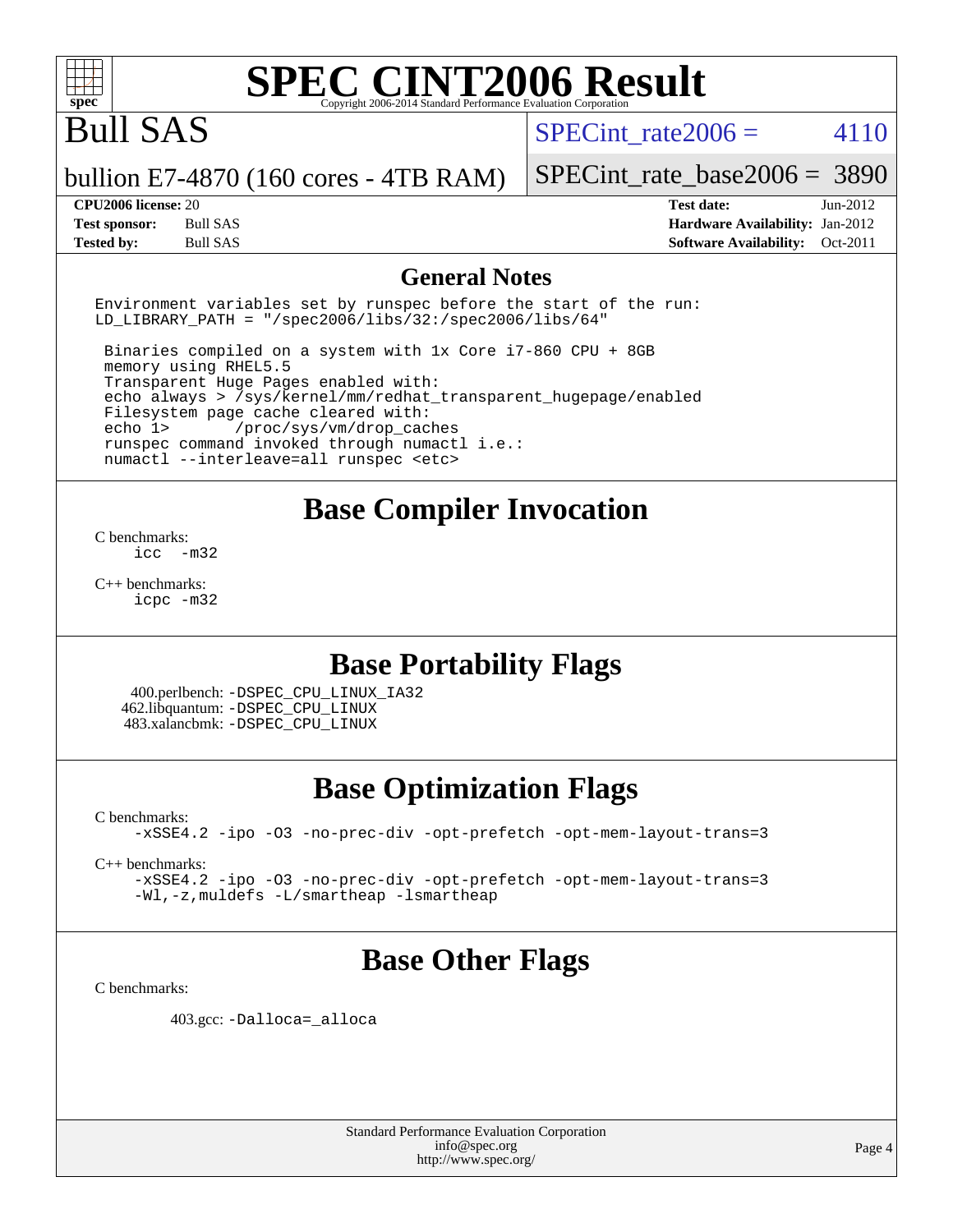

# Bull SAS

SPECint rate  $2006 = 4110$ 

bullion E7-4870 (160 cores - 4TB RAM)

[SPECint\\_rate\\_base2006 =](http://www.spec.org/auto/cpu2006/Docs/result-fields.html#SPECintratebase2006) 3890

**[CPU2006 license:](http://www.spec.org/auto/cpu2006/Docs/result-fields.html#CPU2006license)** 20 **[Test date:](http://www.spec.org/auto/cpu2006/Docs/result-fields.html#Testdate)** Jun-2012 **[Test sponsor:](http://www.spec.org/auto/cpu2006/Docs/result-fields.html#Testsponsor)** Bull SAS **[Hardware Availability:](http://www.spec.org/auto/cpu2006/Docs/result-fields.html#HardwareAvailability)** Jan-2012 **[Tested by:](http://www.spec.org/auto/cpu2006/Docs/result-fields.html#Testedby)** Bull SAS **[Software Availability:](http://www.spec.org/auto/cpu2006/Docs/result-fields.html#SoftwareAvailability)** Oct-2011

### **[Peak Compiler Invocation](http://www.spec.org/auto/cpu2006/Docs/result-fields.html#PeakCompilerInvocation)**

[C benchmarks \(except as noted below\)](http://www.spec.org/auto/cpu2006/Docs/result-fields.html#Cbenchmarksexceptasnotedbelow): [icc -m32](http://www.spec.org/cpu2006/results/res2012q3/cpu2006-20120618-22989.flags.html#user_CCpeak_intel_icc_5ff4a39e364c98233615fdd38438c6f2)

400.perlbench: [icc -m64](http://www.spec.org/cpu2006/results/res2012q3/cpu2006-20120618-22989.flags.html#user_peakCCLD400_perlbench_intel_icc_64bit_bda6cc9af1fdbb0edc3795bac97ada53)

401.bzip2: [icc -m64](http://www.spec.org/cpu2006/results/res2012q3/cpu2006-20120618-22989.flags.html#user_peakCCLD401_bzip2_intel_icc_64bit_bda6cc9af1fdbb0edc3795bac97ada53)

456.hmmer: [icc -m64](http://www.spec.org/cpu2006/results/res2012q3/cpu2006-20120618-22989.flags.html#user_peakCCLD456_hmmer_intel_icc_64bit_bda6cc9af1fdbb0edc3795bac97ada53)

458.sjeng: [icc -m64](http://www.spec.org/cpu2006/results/res2012q3/cpu2006-20120618-22989.flags.html#user_peakCCLD458_sjeng_intel_icc_64bit_bda6cc9af1fdbb0edc3795bac97ada53)

[C++ benchmarks:](http://www.spec.org/auto/cpu2006/Docs/result-fields.html#CXXbenchmarks)

[icpc -m32](http://www.spec.org/cpu2006/results/res2012q3/cpu2006-20120618-22989.flags.html#user_CXXpeak_intel_icpc_4e5a5ef1a53fd332b3c49e69c3330699)

### **[Peak Portability Flags](http://www.spec.org/auto/cpu2006/Docs/result-fields.html#PeakPortabilityFlags)**

 400.perlbench: [-DSPEC\\_CPU\\_LP64](http://www.spec.org/cpu2006/results/res2012q3/cpu2006-20120618-22989.flags.html#b400.perlbench_peakCPORTABILITY_DSPEC_CPU_LP64) [-DSPEC\\_CPU\\_LINUX\\_X64](http://www.spec.org/cpu2006/results/res2012q3/cpu2006-20120618-22989.flags.html#b400.perlbench_peakCPORTABILITY_DSPEC_CPU_LINUX_X64) 401.bzip2: [-DSPEC\\_CPU\\_LP64](http://www.spec.org/cpu2006/results/res2012q3/cpu2006-20120618-22989.flags.html#suite_peakCPORTABILITY401_bzip2_DSPEC_CPU_LP64) 456.hmmer: [-DSPEC\\_CPU\\_LP64](http://www.spec.org/cpu2006/results/res2012q3/cpu2006-20120618-22989.flags.html#suite_peakCPORTABILITY456_hmmer_DSPEC_CPU_LP64) 458.sjeng: [-DSPEC\\_CPU\\_LP64](http://www.spec.org/cpu2006/results/res2012q3/cpu2006-20120618-22989.flags.html#suite_peakCPORTABILITY458_sjeng_DSPEC_CPU_LP64) 462.libquantum: [-DSPEC\\_CPU\\_LINUX](http://www.spec.org/cpu2006/results/res2012q3/cpu2006-20120618-22989.flags.html#b462.libquantum_peakCPORTABILITY_DSPEC_CPU_LINUX) 483.xalancbmk: [-DSPEC\\_CPU\\_LINUX](http://www.spec.org/cpu2006/results/res2012q3/cpu2006-20120618-22989.flags.html#b483.xalancbmk_peakCXXPORTABILITY_DSPEC_CPU_LINUX)

### **[Peak Optimization Flags](http://www.spec.org/auto/cpu2006/Docs/result-fields.html#PeakOptimizationFlags)**

[C benchmarks](http://www.spec.org/auto/cpu2006/Docs/result-fields.html#Cbenchmarks):

Standard Performance Evaluation Corporation [info@spec.org](mailto:info@spec.org) 400.perlbench: [-xSSE4.2](http://www.spec.org/cpu2006/results/res2012q3/cpu2006-20120618-22989.flags.html#user_peakPASS2_CFLAGSPASS2_LDCFLAGS400_perlbench_f-xSSE42_f91528193cf0b216347adb8b939d4107)(pass 2) [-prof-gen](http://www.spec.org/cpu2006/results/res2012q3/cpu2006-20120618-22989.flags.html#user_peakPASS1_CFLAGSPASS1_LDCFLAGS400_perlbench_prof_gen_e43856698f6ca7b7e442dfd80e94a8fc)(pass 1) [-ipo](http://www.spec.org/cpu2006/results/res2012q3/cpu2006-20120618-22989.flags.html#user_peakPASS2_CFLAGSPASS2_LDCFLAGS400_perlbench_f-ipo)(pass 2) [-O3](http://www.spec.org/cpu2006/results/res2012q3/cpu2006-20120618-22989.flags.html#user_peakPASS2_CFLAGSPASS2_LDCFLAGS400_perlbench_f-O3)(pass 2) [-no-prec-div](http://www.spec.org/cpu2006/results/res2012q3/cpu2006-20120618-22989.flags.html#user_peakPASS2_CFLAGSPASS2_LDCFLAGS400_perlbench_f-no-prec-div)(pass 2) [-prof-use](http://www.spec.org/cpu2006/results/res2012q3/cpu2006-20120618-22989.flags.html#user_peakPASS2_CFLAGSPASS2_LDCFLAGS400_perlbench_prof_use_bccf7792157ff70d64e32fe3e1250b55)(pass 2) [-auto-ilp32](http://www.spec.org/cpu2006/results/res2012q3/cpu2006-20120618-22989.flags.html#user_peakCOPTIMIZE400_perlbench_f-auto-ilp32) 401.bzip2: [-xSSE4.2](http://www.spec.org/cpu2006/results/res2012q3/cpu2006-20120618-22989.flags.html#user_peakPASS2_CFLAGSPASS2_LDCFLAGS401_bzip2_f-xSSE42_f91528193cf0b216347adb8b939d4107)(pass 2) [-prof-gen](http://www.spec.org/cpu2006/results/res2012q3/cpu2006-20120618-22989.flags.html#user_peakPASS1_CFLAGSPASS1_LDCFLAGS401_bzip2_prof_gen_e43856698f6ca7b7e442dfd80e94a8fc)(pass 1) [-ipo](http://www.spec.org/cpu2006/results/res2012q3/cpu2006-20120618-22989.flags.html#user_peakPASS2_CFLAGSPASS2_LDCFLAGS401_bzip2_f-ipo)(pass 2) [-O3](http://www.spec.org/cpu2006/results/res2012q3/cpu2006-20120618-22989.flags.html#user_peakPASS2_CFLAGSPASS2_LDCFLAGS401_bzip2_f-O3)(pass 2) [-no-prec-div](http://www.spec.org/cpu2006/results/res2012q3/cpu2006-20120618-22989.flags.html#user_peakPASS2_CFLAGSPASS2_LDCFLAGS401_bzip2_f-no-prec-div)(pass 2) [-prof-use](http://www.spec.org/cpu2006/results/res2012q3/cpu2006-20120618-22989.flags.html#user_peakPASS2_CFLAGSPASS2_LDCFLAGS401_bzip2_prof_use_bccf7792157ff70d64e32fe3e1250b55)(pass 2) [-opt-prefetch](http://www.spec.org/cpu2006/results/res2012q3/cpu2006-20120618-22989.flags.html#user_peakCOPTIMIZE401_bzip2_f-opt-prefetch) [-auto-ilp32](http://www.spec.org/cpu2006/results/res2012q3/cpu2006-20120618-22989.flags.html#user_peakCOPTIMIZE401_bzip2_f-auto-ilp32) [-ansi-alias](http://www.spec.org/cpu2006/results/res2012q3/cpu2006-20120618-22989.flags.html#user_peakCOPTIMIZE401_bzip2_f-ansi-alias)  $403.\text{gcc: basepeak}$  = yes 429.mcf: basepeak = yes 445.gobmk: [-xSSE4.2](http://www.spec.org/cpu2006/results/res2012q3/cpu2006-20120618-22989.flags.html#user_peakPASS2_CFLAGSPASS2_LDCFLAGS445_gobmk_f-xSSE42_f91528193cf0b216347adb8b939d4107)(pass 2) [-prof-gen](http://www.spec.org/cpu2006/results/res2012q3/cpu2006-20120618-22989.flags.html#user_peakPASS1_CFLAGSPASS1_LDCFLAGS445_gobmk_prof_gen_e43856698f6ca7b7e442dfd80e94a8fc)(pass 1) [-prof-use](http://www.spec.org/cpu2006/results/res2012q3/cpu2006-20120618-22989.flags.html#user_peakPASS2_CFLAGSPASS2_LDCFLAGS445_gobmk_prof_use_bccf7792157ff70d64e32fe3e1250b55)(pass 2) [-ansi-alias](http://www.spec.org/cpu2006/results/res2012q3/cpu2006-20120618-22989.flags.html#user_peakCOPTIMIZE445_gobmk_f-ansi-alias) [-opt-mem-layout-trans=3](http://www.spec.org/cpu2006/results/res2012q3/cpu2006-20120618-22989.flags.html#user_peakCOPTIMIZE445_gobmk_f-opt-mem-layout-trans_a7b82ad4bd7abf52556d4961a2ae94d5) 456.hmmer: [-xSSE4.2](http://www.spec.org/cpu2006/results/res2012q3/cpu2006-20120618-22989.flags.html#user_peakCOPTIMIZE456_hmmer_f-xSSE42_f91528193cf0b216347adb8b939d4107) [-ipo](http://www.spec.org/cpu2006/results/res2012q3/cpu2006-20120618-22989.flags.html#user_peakCOPTIMIZE456_hmmer_f-ipo) [-O3](http://www.spec.org/cpu2006/results/res2012q3/cpu2006-20120618-22989.flags.html#user_peakCOPTIMIZE456_hmmer_f-O3) [-no-prec-div](http://www.spec.org/cpu2006/results/res2012q3/cpu2006-20120618-22989.flags.html#user_peakCOPTIMIZE456_hmmer_f-no-prec-div) [-unroll2](http://www.spec.org/cpu2006/results/res2012q3/cpu2006-20120618-22989.flags.html#user_peakCOPTIMIZE456_hmmer_f-unroll_784dae83bebfb236979b41d2422d7ec2) [-auto-ilp32](http://www.spec.org/cpu2006/results/res2012q3/cpu2006-20120618-22989.flags.html#user_peakCOPTIMIZE456_hmmer_f-auto-ilp32) 458.sjeng: [-xSSE4.2](http://www.spec.org/cpu2006/results/res2012q3/cpu2006-20120618-22989.flags.html#user_peakPASS2_CFLAGSPASS2_LDCFLAGS458_sjeng_f-xSSE42_f91528193cf0b216347adb8b939d4107)(pass 2) [-prof-gen](http://www.spec.org/cpu2006/results/res2012q3/cpu2006-20120618-22989.flags.html#user_peakPASS1_CFLAGSPASS1_LDCFLAGS458_sjeng_prof_gen_e43856698f6ca7b7e442dfd80e94a8fc)(pass 1) [-ipo](http://www.spec.org/cpu2006/results/res2012q3/cpu2006-20120618-22989.flags.html#user_peakPASS2_CFLAGSPASS2_LDCFLAGS458_sjeng_f-ipo)(pass 2) [-O3](http://www.spec.org/cpu2006/results/res2012q3/cpu2006-20120618-22989.flags.html#user_peakPASS2_CFLAGSPASS2_LDCFLAGS458_sjeng_f-O3)(pass 2) [-no-prec-div](http://www.spec.org/cpu2006/results/res2012q3/cpu2006-20120618-22989.flags.html#user_peakPASS2_CFLAGSPASS2_LDCFLAGS458_sjeng_f-no-prec-div)(pass 2) [-prof-use](http://www.spec.org/cpu2006/results/res2012q3/cpu2006-20120618-22989.flags.html#user_peakPASS2_CFLAGSPASS2_LDCFLAGS458_sjeng_prof_use_bccf7792157ff70d64e32fe3e1250b55)(pass 2) [-unroll4](http://www.spec.org/cpu2006/results/res2012q3/cpu2006-20120618-22989.flags.html#user_peakCOPTIMIZE458_sjeng_f-unroll_4e5e4ed65b7fd20bdcd365bec371b81f) [-auto-ilp32](http://www.spec.org/cpu2006/results/res2012q3/cpu2006-20120618-22989.flags.html#user_peakCOPTIMIZE458_sjeng_f-auto-ilp32) Continued on next page

<http://www.spec.org/>